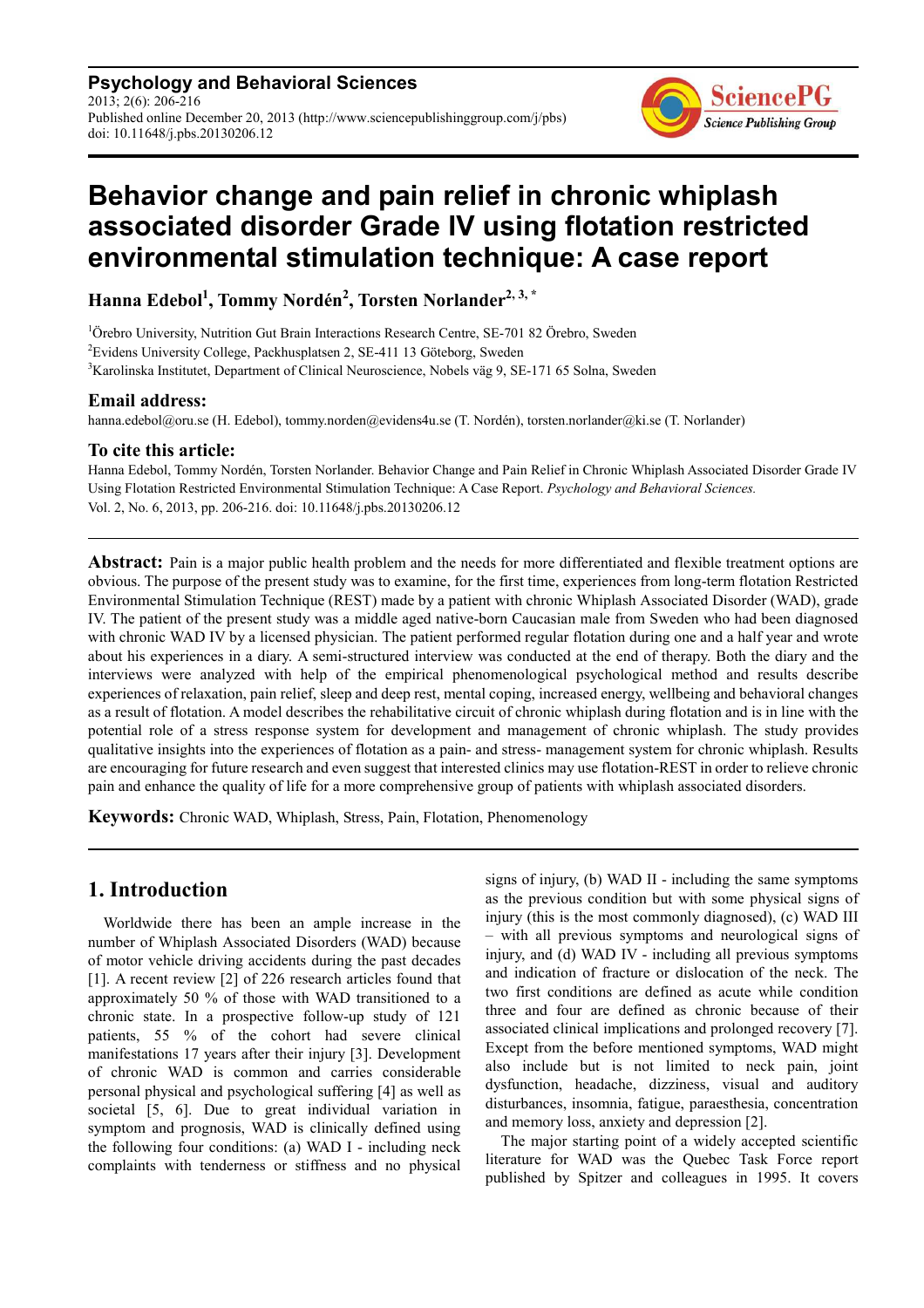recommendations for an active health care management approach toward WAD and pledge for addressing patients´ informational needs and assisting patients in returning to normal activities as soon as possible. The recommendations in this report and others [8] are largely focused on general advices intended for immediate pain-management and disability-reduction as well as to give clinicians firm and coherent advices as communication problems within medicine are common with potentially severe consequences for health [9]. The quality of information for WAD has varied considerably and is associated with the clinical prognosis [10]. Today, literature reviews [11, 12] support the use of early physical activity in acute stages, radiofrequency neurotomy, combination of cognitive behavioral therapy with physical therapy interventions, and coordination and exercise therapy in chronic stages of WAD, but it is commonly concluded that more research is needed and particularly on the treatment of chronic WAD.

Early and active intervention using frequent cervical rotation outperforms standard interventions of initial rest, soft collar and gradual mobilization when it comes to reducing development of chronic WAD [13]. Commonly mentioned prognostic factors like old age, female gender, high acute psychological response and deformity of the neck has been systematically assessed and found not to have prognostic value but instead, high initial pain intensity is a strong predictor of WAD chronicity [14]. Reviews also support the combination of physical and psychological factors such as coping and explanatory styles in prognosis of rehabilitation for WAD [12]. A randomized controlled trial [15] stressed the importance of self-efficacy, a measure of how well an individual believes he can perform a task or specific behavior and emotional reaction in stressful situations, as an important target for health-related quality of life during rehabilitation. Especially pain-contingent exercise therapies rather than time-contingent therapies are effective for chronic WAD and the treatment needs to be adapted within a central sensitization framework since sensory hypersensitivity influences physical rehabilitation in chronic WAD [16].

A well-known technique of mild sensory isolation is the Flotation Restricted Environmental Stimulation Technique (Flotation-REST) which involves lying in a tank of water in body temperature with high levels of magnesium sulphate while the opening of the tank is covered with a lid in purpose of isolating the senses from outer stimuli. Early studies of flotation REST conducted in the 1980s and 1990s often lacked control groups and also comprised of small samples. Therefore, it was beneficial when a comprehensive meta-analysis compiled the pioneers' studies [17]. The analysis showed that flotation is a useful stress-management tool that has beneficial effects on physiology (e.g., cortisol or adrenaline levels, and blood pressure levels), well-being (e.g., positive affectivity, optimism, anxiety, and depression), and performance (e.g., archery performance and flight performance). Research in the field has grown rapidly during the last decade and is consistent with the notion that flotation therapy offers benefits for conditions characterized by somatic as well as psychiatric symptoms. Examples are fibromyalgia and burn-out depression [18, 19], muscle relaxation [20] acute stress disorders and muscle tension pain [21, 22, 23], complex neuropsychiatric disorders [24] and whiplash associated disorders [25].

Efforts have been made to explain theoretically how flotation acts [26, 27, 28] and especially the capacity of REST to elicit the relaxation response has been highlighted [19]. Such a framework bears strong similarities with the postulated model offered by McLean and colleagues [29] concerning shared bio-psycho-social etiological causes for pain and psychological distress in WAD, fibromyalgia and posttraumatic stress disorder. Their review [29] of contemporary clinical evidence supports research models that incorporate chronic symptom development with the potential interactions between past experience, acute stress response and trauma, post motor vehicle driving accident behavior as well as cognitive and psychosocial consequences that interactively alters pain processing regions in the brain and results in persistent pain. Current clinical and experimental research of etiological and treatment aspects of WAD [4, 15, 30] are in line with the potential role of a stress response system with regard to development and management of chronic WAD. However, less is known about the long-term benefits, experiences and management of chronic WAD from a stress response model during flotation-REST. The purpose of this exploratory case report was to examine experiences from long-term flotation-REST therapy made by a patient with chronic WAD grade IV.

# **2. Case Presentation**

#### *2.1. The Respondent*

The respondent of the present study was a middle aged native-born Caucasian male from Sweden who had been diagnosed with chronic WAD grade IV by a licensed physician. WAD grade IV is the most severe form of whiplash including neck complaints, neurological signs and evidence of fracture or dislocation. The injury was caused by a motor vehicle involving a car running into the respondents´ car from behind because of deceleration at a crosswalk when pedestrians suddenly crossed the street in the morning traffic. Within fifteen minutes from the traffic-injury the pain started and began cumulating. In the afternoon that day the respondent had a heavy headache and became bed-bound for several days and sought medical care after advice from friends and family. He worked for six weeks before his difficulties eventually forced him to leave working-life. His symptoms included multiple clinical symptoms such as chronic neck pain and lower back pain, headaches, dizziness, restricted cervical range of motion, insomnia, fatigue, concentration and memory loss, visual and auditory disturbances including tinnitus, and balanceand perceptual difficulties. Before the accident the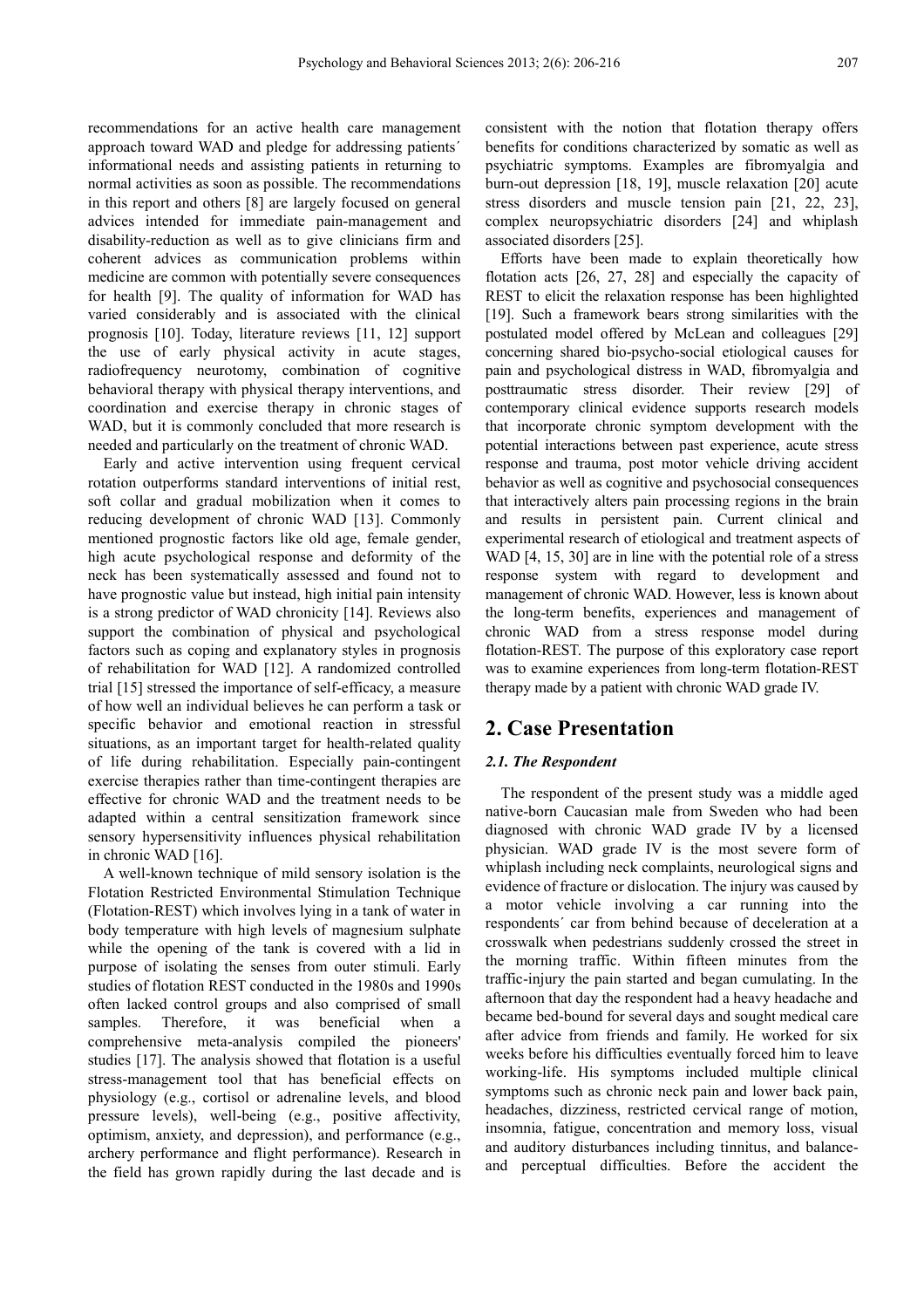respondents´ physical and mental health status was regularly assessed and documented to be excellent, and he was active and happy in his profession which included advanced and stimulating responsibilities.

The respondent started floating at the Human Performance laboratory in Karlstad, Sweden and documented his experiences in a log which has been analyzed in the present study. The respondent participated in an interview which has been analyzed in the present study as well. At the time of the interview, he had floated regularly for one and a half year during two but most often three times a week, that is a total of 114 occasions of which most prolonged for 90 minutes. He had a break during a couple of weeks due to the flotation laboratory being closed for the summer-break and Christmas.

# *2.2. Procedures*

The participant himself took the initiative and contacted the staff at the Human Performance flotation laboratory with an interest to float and to document his experiences for research purposes. He floated regularly and wrote in his log at home after each session. After one and a half year of regular floating he was invited to participate in an interview and describe his experiences from floating so far. The interview took place at the laboratory and prolonged for 112 minutes. It was recorded and transcribed verbatim. The present study followed the ethical standards of the World Medical Association declaration of Helsinki concerning the Ethical principles of Medical research involving Human subjects [31]. This means that the respondent was informed about the study procedures and gave his informed consent to participate, confidentiality was secured and any potential utilization of the material was agreed for research purposes and only if the confidentiality of the respondent was guaranteed. The respondent was, during the whole period, in close contact with his physician who agreed to the flotation treatments.

### *2.3. Collection of Data*

The method of data collection was the qualitative semi-structured interview which supports recognition of the respondents´ experiences and accounts of psychologically meaningful content of the phenomena under study. An open and flexible interview guide was used during the interview, which means that the questions were used if they promoted free talking by the respondent. The story of the respondent was not broken but sometimes supported with a follow-up question in order to fully understand the true experience of the respondent. The interview guide consisted of six main-questions with sub-questions that could be applied to support the respondent. The other part of the material, which is the log, was conducted independently by the participant after each flotation session. At the beginning of flotation he was instructed to freely report whatever his experiences were after each session. To address reliability, the participant was informed that two independent assessors would read randomly selected quotations from the interview and from the

log in order to perform a credibility test as well as to be presented in the study later on. It was also agreed that the material could be used as a basis for publication on the condition that the confidentiality of the participant was guaranteed.

# *2.4. Analysis of Data*

For analysis of data, the Empirical Phenomenological Psychological (EPP) method devised by Karlsson [32] was used. The EPP method applies five steps for analysis of data. First, the material is read several times to obtain understanding of the material. Second, the text is analyzed and divided into smaller units called "meaning- units" (MU) which refers to psychological meaning structures rather than grammatical units. The present study yielded 629 meaning units in total, of which 307 were found in the transcribed interview and 322 were found in the log. Third, each MU is transformed into a more abstract language to facilitate explicit communication of implicit meaning structures. Fourth, MUs are synthesized into situated structures depending on what phenomenon they communicate and this stage generated 17 categories, each described in a synopsis. Finally, during the fifth stage, categories were being developed into typological structures that describe the concentrated essence of the phenomenon being studied.

To control for reliability of the results, the Norlander Credibility Test (NCT) devised for phenomenological analyses was used [33, 34]. Ten categories were randomly chosen and then five transformed MUs were randomly chosen from each of the 10 categories. Two assessors then had the task to independently assign the 50 transformed MUs to the synopses that they believed was most satisfactory. They achieved a 78 % and 80 % percent correspondence rate with the original analysis, yielding an averaged NCT value of 79, which is in line with previously published results [33, 34]. The validity of the study was examined by giving the results section to the participant who was invited for a casual meeting about his opinions and thoughts on the material. The participant stated that the analysis was a correct and insightful description of his experiences.

# *2.5. Results*

The 17 synopses of the present study are here presented with examples of the applied original quotations in italic (i. e., Meaning Units) from the participant. In the Discussion section we will deal with the typological structures generated in the analysis.

### *2.5.1. Medical and Psychiatric Consequences of the Disorder (67 MUs)*

The whiplash disorder produces a number of medical and neurological symptoms such as sensory deficits of vision, taste, skin, and auditory- impressions. The pain sensors of the body are both under reactive and over reactive, sense of taste is partly out of function and the respondent experiences constant tinnitus. He experiences spasms, sudden nervous aches in teethes and other parts of the body,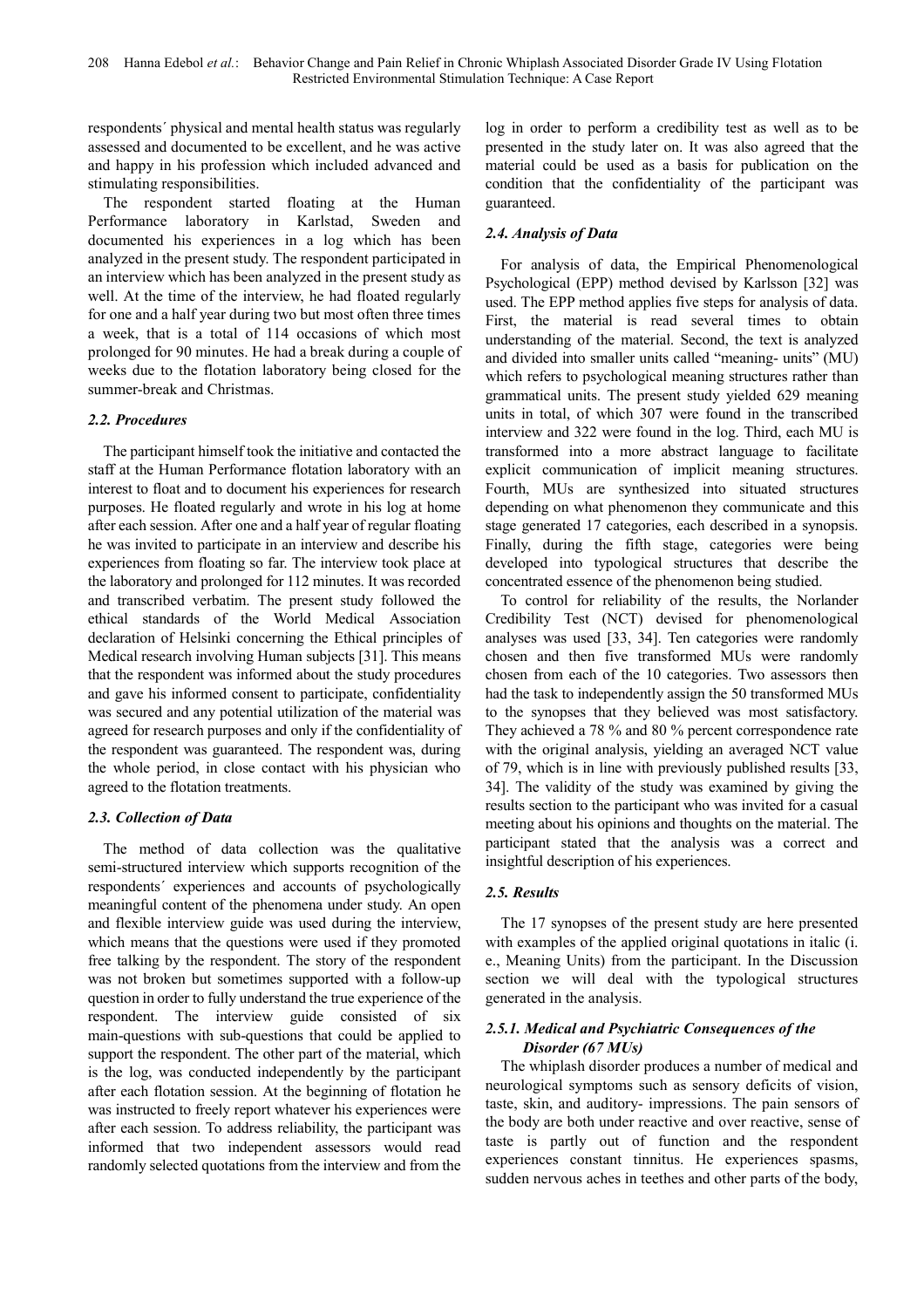problems with coordination, changes in vision, super sensitivity of pressure on top of head, hyper sensitivity of skin, nervous tickles, difficulties in regulating body temperature, muscle- shortage in the neck with falling facial features as a reaction, disturbances in fine and gross motor skills, problems with balance and inability to feel hunger. The disorder has also provoked a number of psychiatric symptoms such as major sleep difficulties, lower stress tolerance, forgetfulness, concentration problems, emotional reactivity and increased sensitivity.

Examples: *So it is a little bit weird that you have a body where the pain sensors not works and sometimes they work to well/ These nerves play me a trick/ Stress tolerance has become increasingly worse/* 

#### *2.5.2. Experiences of Pain (37 MUs)*

The pain is severe and feels like a helmet around the head, neck, jaws, back bone and the shoulders according to the respondent. It burns and aches in the backbone. The muscles on side of the neck are sore because of compensating for the neck-muscles inability to hold the head. The movement pattern has changed and he is stiff which creates pain in new areas of the body.

Examples: *Well except from, except from ache...from the neck and up over the head, one can describe it as a helmet that is almost made out of pain around the head and sometimes a bit down the backbone between, or well almost everywhere you could say, down below the shoulders/ And I try to make it, sometimes I try to make it without pain-killers, but eventually the pain gets so overwhelming and then there is no energy left at all/* 

### *2.5.3. Psychological Processing and Coping of the Injury (39 MUs)*

The psychological processing and coping of the injury has taken place successively based on the respondents' experiences of his functional ability. It took a long time for the respondent to realize that he had a hard way back after the accident and he underestimated the significance of the injury and thought that everything would be fine if he kept following the instructions for recovery. He was ambitious and set numerous of goals for rehabilitation but eventually had to give them up as they turned out impossible to fulfill. The injury caused severe frustration because of not being able to perform as before and to be forced to let go of previous goals, dreams and ambitions.

Examples: *Yes but it has probably been successive so to speak…because even though I denied it to begin with and thought that this…is so to speak, I have handled rough times before so…so this will probably resolve…if I only hang in there and work out and…follow all good advices and medications and everything this will be okay / I sure don´t have any problems with this because I have had injuries before and things have happened to me and it has always been resolved/* 

#### *2.5.4. Mental Approaches and Possibilities (31 MUs)*

Already before the injury, the respondent was interested

in meditation and constructive approaches to challenges and situations. After the injury, he has used his positive disposition and also developed new mental strategies to approach his present situation. He has successively learned to accept the injury and respect the needs of his body. He tries to handle the pain by meditatively putting himself outside of it, accepting the pain like a feeling that cannot be explained but only observed. New perspectives on life include a more accepting approach toward the meaning of life, its limitations and possibilities.

Examples: *You as an individual needs to have respect for your body…and give it the prerequisites it needs to be able to…live…because the soul is despite everything located in the body/ And I have that opinion that…that…that what you do, it makes a difference, you should be aware that what you do, what you say and what you stand for, it make a difference/* 

### *2.5.5. Previous Experiences of Care and Treatment (19 MUs)*

The respondent has experiences from several methods of treatment and care of pain and these are for example acupuncture, gymnastics, Walden Kreutz, palpation of the neck, massage, spike mat and hot baths. After the accident, he went through an intensive rehabilitation program and learned to live life with pain but experienced no real treatment for the pain. The health care has most often consisted of passive approaches including the recommendations of not overexerting or overestimating abilities, to rest and a general approach founded in the assumption that the injury will self-heal within time. He experiences that the health care has not been able to explain why his body is reacting the way it does.

Examples: *Well I have, I can say it again...I don´t think I have had any care for my neck anytime…I have learned how to relate to the neck, I have learned a lot about the neck, but I have not had any care/ they expect somehow that it will self-heal, which about 85 percent of really anything does despite if you go to the doctor or not so it can be a little bit hard for the doctor to show that they do something good to/* 

### *2.5.6. How the Respondent Starts with Floating (23 MUs)*

The respondent finds out about flotation from a healthy acquaintance who had been relieved from pain and ache and he took the initiative to start floating which he is glad for. From his earlier experiences from hot baths he thought that floating, which he heard also would work relaxing, could perhaps relief pain, give energy, release tension in the neck and perhaps speed up the healing process. The respondent experiences that floating is the only actual care he has found for his whiplash and he wonders what would have happened if he had started floating immediately after the injury.

Examples: *And this is by myself, from what I have learned about whiplash now and the neck and the body...I can feel that this is care for me, except that it gives me more energy/*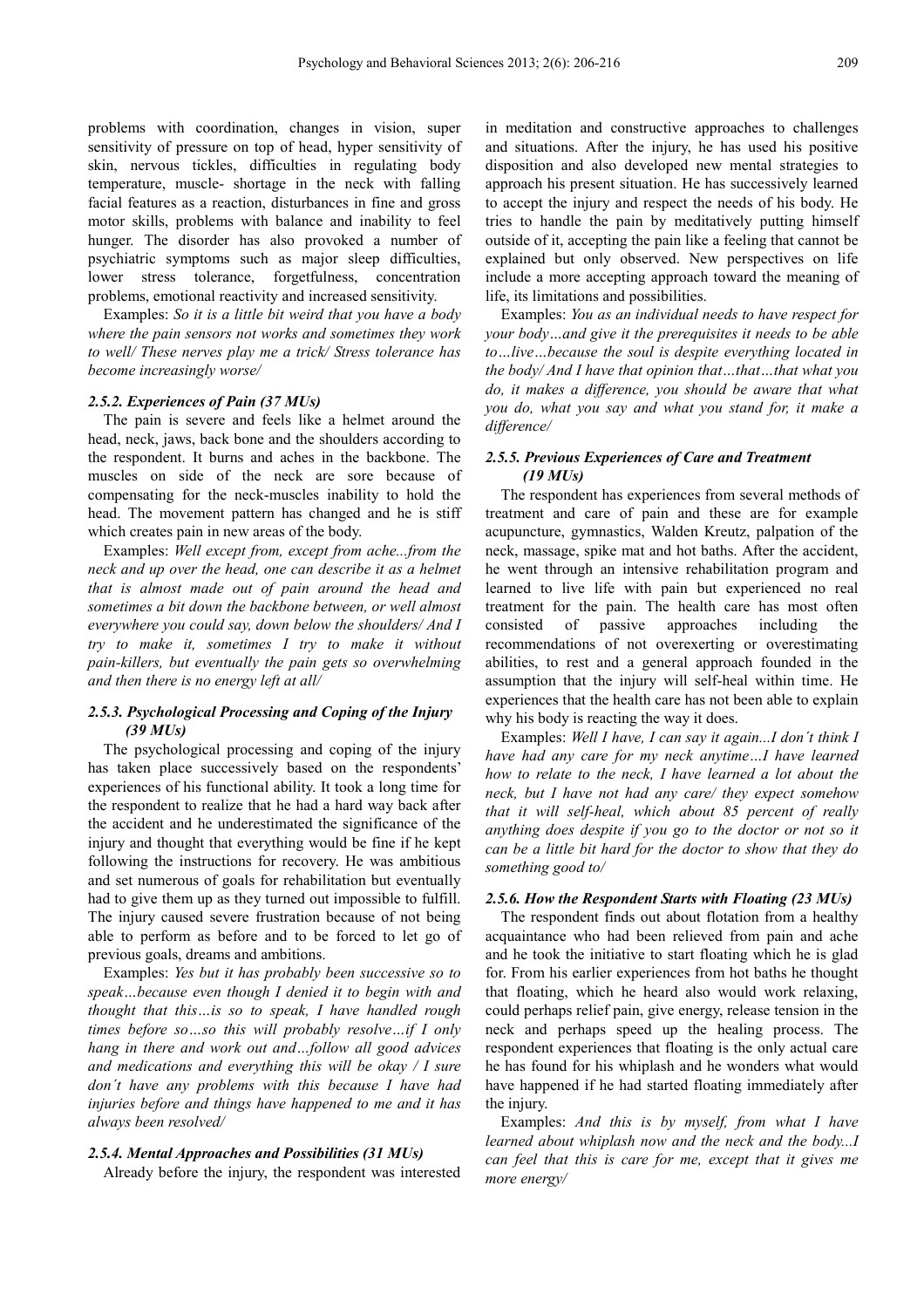#### *2.5.7. The Body Relaxes More and More (91 MUs)*

The respondents' experiences of relaxation in the flotation-tank undergo changes over time and the body successively becomes more relaxed. At the initial flotationsessions, the respondent has difficulties relaxing in the neck which is very tense and he calls this "the vulture- neck". After approximately ten times the respondent experiences true relaxation in the neck which is also improved over time. Tension and pain might however return even later during the flotation therapy and sometimes the neck is so weak that the head bends backwards with water covering half of the respondents´ forehead which creates pain but the pillow stabilizes the neck.

Examples: *And with time the head has sunk into the water, which means that the muscles have relaxed more and more…/ Because now I think that my body is pretty relaxed in the muscles, it has found some normal-state in the tank…and it didn´t from the beginning so then it was all of these built-in tensions that I talked about, and they are not really there now, it may be sometimes, but most of the time not so, now I feel that I lay there relaxed/* 

# *2.5.8. Experiences of Pain Relief and Well-Being (49 MUs)*

Despite initial experiences of tension in the neck and back, the respondent also senses wellbeing, care and immediate relaxation even at the first session. The warmth is important for relaxation and the respondent often experiences immediate satisfaction when he lay down in the warm water. He becomes calm, relaxed, the body softens and it is comfortable and soothing for the body. Tensions, pain and ache is being relieved and disappears during floating and positive experiences takes over. From being merely stimulation of warm water, floating becomes the method that makes the respondent fully relaxed and reliefs his pain and ache.

Examples: *Nestled down in the 37.6 Celsius degrees warm water and laid without pillow, with soft music in the background. It felt almost indescribable nice with the warmth, calm and relaxation in the neck. Laid for a while and calmed down. Probably fell asleep pretty soon/ Floated as usual for a double session in 37.4 degrees Celsius. Was lying calm and enjoyed the happiness of getting my pain relieved at the same time as I faded away now and then/* 

#### *2.5.9. Gaining Sleep and Deep Rest (98 MUs)*

The major part of the floating- therapy is taking place in a sleeping state and after the initial sessions the respondent usually falls asleep immediately. It´s as though many years of sleep loss is activated in the flotation tank and he can´t seem to get enough of sleep. The rest from pain and the energy that comes out of deep sleep is something that the respondent experiences to be specific for floating. He thinks of it as a compensation for his sleep-loss and poor sleep quality.

Examples: *But it is that mantra, rest, rest, it is like that, the floating gives me rest/It compensates sleep…which I don´t get in a normal way…and then I am back at that*  *again that the healing mechanisms of the body needs to rest/ Enjoyed the water and fell asleep pretty much immediately. It felt as if I could sleep how much as possible. Perhaps it is six years of sleep loss that is beginning to be activated/* 

#### *2.5.10. Increased Subjective Well being (32 MUs)*

The participant gets mental energy and vitality from flotation that brings about wellbeing into his everyday life. Flotation is experienced to give more energy on a shorter period than regular rest and the energy that persists outside of the flotation-tank increases his quality of life. Starting at the first session, he felt energized, fresh, alert, happy and had a great feeling within, and other persons spontaneously commented on the enhanced vigor he gained. Except from the immediate improvement in emotional health that he feels, he also experiences that floating gives him a more persistent energy that makes it possible for him to spend time with his family and friends and the days become easier to live. During nights after some weeks with floating he experiences his fifth and sixth whole unbroken nights-sleep since the injury five years ago.

Examples: *Feels alert and happy afterwards/ When dressed I felt more energized than usual, a lovely feeling/Felt energized and happy after floating/ After showering I looked at myself in the mirror and saw a man with strong healthy facial features and not that tired face that was there two hours before. Felt reborn with energy/ the staff commented spontaneously "you look much fresher now, when you came you were like dull in the face"/ you become a little bit more alert and happier when you go out from there and sees the world with a sunnier look…so that I think is the wellbeing I am trying to explain/* 

### *2.5.11. Flotation Supports Dreams and Meditation (36 MUs)*

The participant has previous experiences from meditation and sometimes uses it during flotation and then it is often experienced as an effective passage to more dreamlike stages. He can observe himself from the outside, contemplate on life's development and his thoughts are free and enjoyable. The weightless stage also makes possible experiences of being solely a consciousness and not feeling the body.

Examples: *In the tank I was laying and meditating, never fell asleep/ was lying without pillow, stretched my neck in the beginning and then lay exactly still. Soon experienced that sensing in arms and legs disappeared, that is…I could not sense them anymore. Decided not to touch them but to just enjoy a weightlessness and a feeling of just being a consciousness/* 

### *2.5.12. Hectic Periods often Delay Relaxation (27 MUs)*

The respondent experiences a clear connection between living intensively with travels, family and social activities on the weekends and the ability to find calm during flotation after those periods. Worries, restlessness and demanding activities delay relaxation and rest and does not provide the same immediate pain relief as usual. At the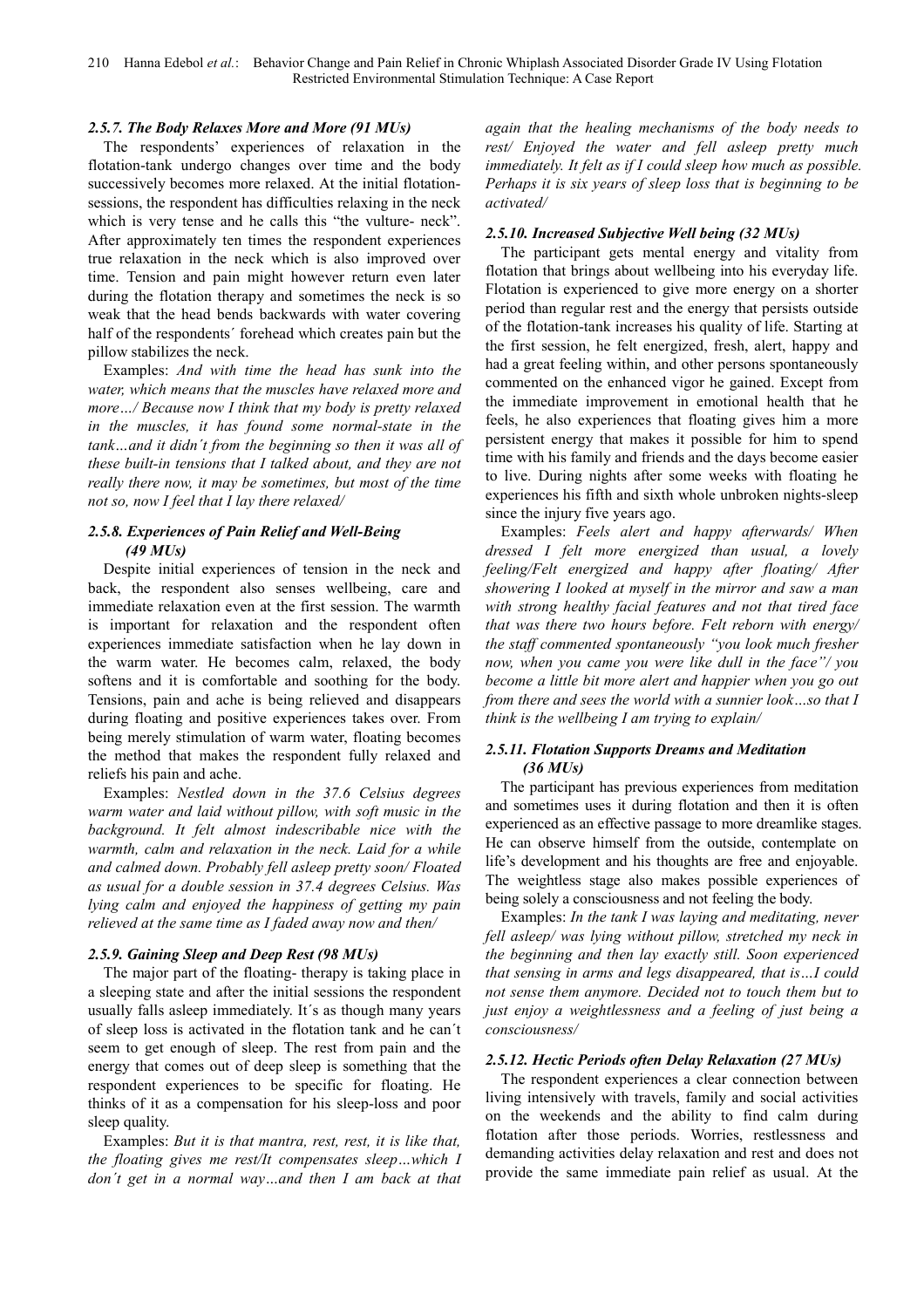same time, those stressful episodes make the respondent crave for floating even more and he feels a need to process inner worries.

Examples: *The weekend passed with children and family, then two days with different meetings, among them with my old employer. Even if they were positive in their character the public life is demanding with more pain-killers, planning of how the energy will be enough and a worry that it will not/* 

#### *2.5.13. Preferences are Developed (26 MUs)*

The participant develops a number of preferences that he experiences optimizes the positive effects of floating. The soft back-ground music is important because it reduces experiences of tinnitus, distracts from pain, ache and impressions and creates a calming environment. The temperature is also very important since a somewhat higher than body temperature softens the muscles and gives a better relaxation than the standard body temperature. Time has also importance for the quality of the therapy and he prefers double sessions (90 minutes) rather than single-sessions (45 minutes) since this gives him a deeper rest.

Examples: *In the beginning, well what did we have then, 36.5 degrees or something like that, is that what is normal, that is too cold for me, I begin to freeze, and then we also tried with single-sessions from the beginning and that I did not find any greater enjoyment with either, but then we were up in 37.4 according to some thermometer there, I think that is what is standard when I jumped in...and double sessions, that suited me well/* 

#### *2.5.14. Massage of Sore Areas (16 MUs)*

The respondent sometimes gently massages sore areas along the backbone, back, neck and head when the body has gotten relaxed during flotation. Sometimes he finds sore zones that feels like open wounds, formative like oysters with a soft substance in them. They are very unpleasant to touch and cause nausea. Some of these areas are there over time while others become smaller and diminish and they might also feel like ruptures or muscle nodes. It is especially between the 12th to the 40th session that these phenomena are described in the diary.

Examples: *Massaged as usual and tried to massage extra careful over those uncomfortable areas. Tried to sense what it is that feels and the closest thing I could think of is some soft substance that comes out of the bones. Feels like the soft part of an oyster/ Still a very uncomfortable feeling when I touch on those places with an open-wound-feeling/ Massaged around the back bone and found the same sore painful wound-area. It actually feels pretty disgusting/* 

### *2.5.15. The Massage-Chair and the Spike-Mat (10 MUs)*

Sometime after beginning with floating, the respondent begins to use a massage chair that is located in the laboratory after and sometimes before the flotation sessions. At the beginning he experienced that it was very hard and uncomfortable for his back, neck and back bone. It is pleasant to round up with the massage-chair after flotation

since the body is warm, elastic and receptive for massage. The respondent also starts using a spike-mat occasionally before bed-time and at the middle of the day and he thinks it makes the night's sleep somewhat better.

Examples: *Started with the massage-chair. A visitor asked me about my experiences in the massage-chair. As I was telling I realized that from the beginning it was not an alternative for me. Experienced it as hard, uncomfortable and not enjoyable at all. There has obviously been a change here/ Finished in the chair again. Lovely when the body is warm and flexible/* 

### *2.5.16. Balance and General Motor Skills has Improved (16 MUs)*

The participant describes how the flotation staff compared his balance with a balance pad in the beginning and at the end of the flotation-therapy and it was concluded that it has improved significantly. At the beginning of floating, he could not stand and close his eyes but after the therapy his balance in this regard is satisfactory even though it requires a lot of concentration. The respondent and his family also experiences that his ability to process sensory information has become better during therapy; this becomes apparent in the traffic for example. He also starts skating with inlines on fine smooth asphalt which feels liberating. His hunger feelings returns and he experiences how his stomach rumbles of hunger for the first time after the injury. He experiences that his general health condition has improved, his motor and coordination skills rehabilitates, he is able to drive for long periods and he is not tense in the traffic as before.

Examples: *I think that my coordination-ability has become better/ Fine motor skills too, has become better…then if it has become like that since I started floating/ Has carefully begun to go by inlines on really smooth and fine asphalt. Mentally I have prepared for this for three years, to be able to dare. It felt effortlessly releasing, just like ice-skating. Has skied a couple of times and the movement pattern feels good/* 

#### *2.5.17. Worse without Flotation (12 MUs)*

After one semester of regular floating it becomes summer and the laboratory closes for two months. The more time that passes, the more powerful the respondent experiences a worsening of his physical and psychological condition. It is experienced as if life is sloping downwards when the pain is increasing and the rest and relaxation from flotation is not possible to compensate. He needs more painkillers without floating but the consumption lessens during regular floating.

Examples: *Really longed back to the floating. This was the first time since the summer break. My family has lately urged me to begin floating as soon as possible because they have seen that my powers have faded of gradually during summer/Almost had panic when the pain only increased and there was no rescue with calm. Had to decrease the pace the last days/*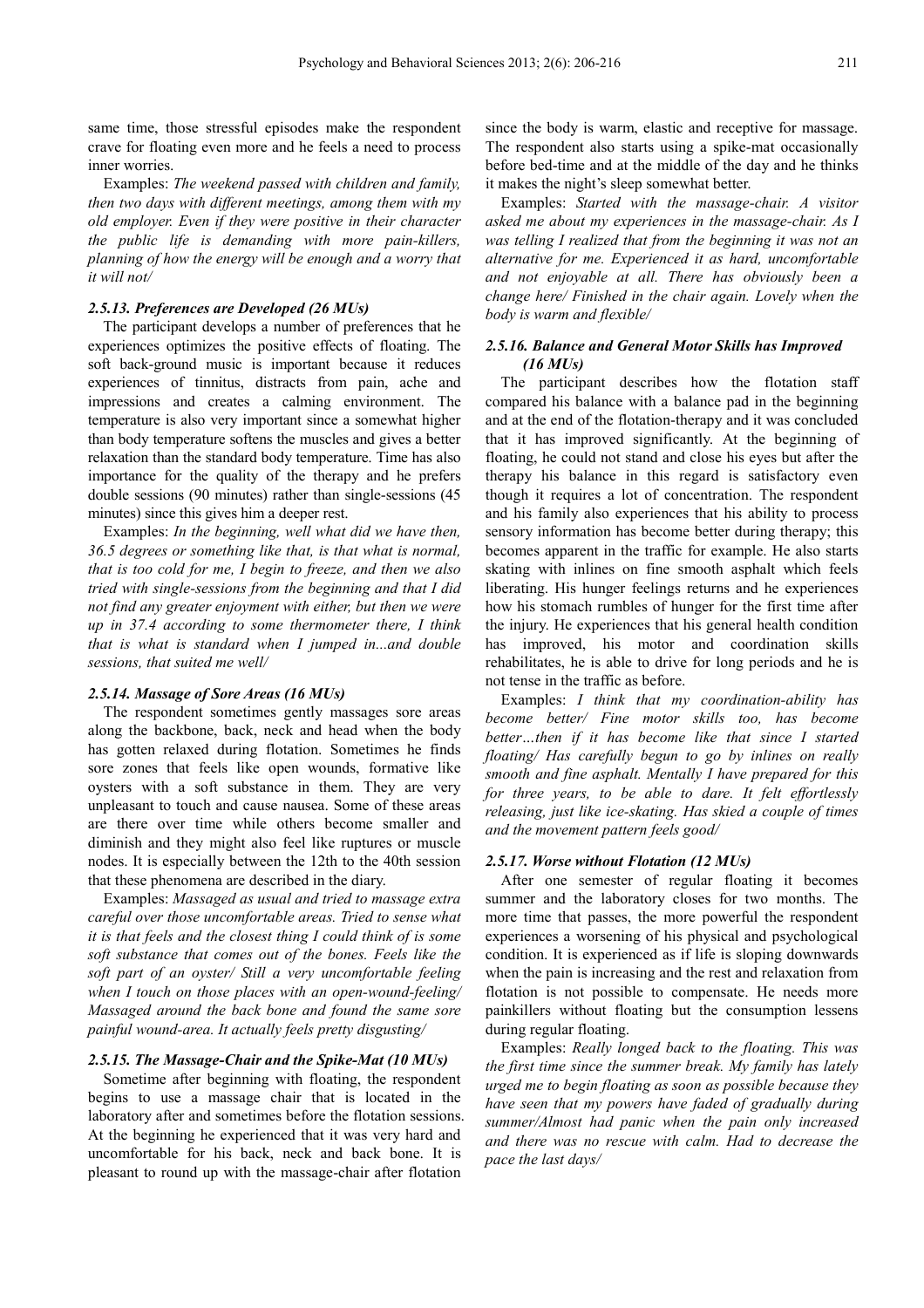# **3. Discussion**

The purpose of this case report was to examine experiences from long-term flotation-REST therapy made by a patient with chronic WAD grade IV. Our respondent described positive experiences including pain relief, relaxation, mental coping, enhanced energy, muscular and motor improvement and increased subjective well-being with positive effects on his health, including both the medical condition and his personal and psychological development. Our respondent described how clinical symptoms, his mental condition and life circumstances interact with his experiences of flotation. The respondents´ story and his experiences from flotation might be described in a model, "the rehabilitative circuit of whiplash during flotation" outlined below. It involves three main components, (a) activation, (b) deactivation and (c) rehabilitation, which influences the health condition during flotation therapy and needs to be balanced in order for the respondent to experience wellbeing with regard to his whiplash disorder. Flotation therapy triggers deactivation and rehabilitation processes that enables him to activate and have a good health despite of his disorder.

The first component, labeled activation, includes synopsis number one, two, three, five, twelve and 17. This component represents processes that activate the injury and all of the medical symptoms that the respondent describes, including pain and the psychological distress. This is also the story about how the respondent gets his whiplash disorder, what it means to him and how it affects his body, soul and life. The activation component reflects in what way he experiences that hectic and active periods delay relaxation during flotation and what happens when he lives to actively and loses his healthy balance. The respondent described his difficulties with keeping up with the rest of the family during a vacation tour: "going up for breakfast, lunch and dinner at the same time every day, long walks (went 1000 steps per day) was too much of an energy-loss. To constantly have to correct and work with your neck-muscles made the pain increase even more and my crafts diminished. The activation component is not only "bad" for the respondent; he wants and needs to be active in order to live life fully. What really means something to him is his friends and family and to feel alive and being healthy. Because of his whiplash disorder though, he needs to balance this component by taking care of his rest, that is deactivate, and to gain energy and inner strength, that is rehabilitate.

The second component labeled deactivation includes synopsis number six, seven, 13, 14 and 15. This component is forcefully triggered during flotation and represents processes that deactivate psychological and bodily strains and interpolates the activation component to create balance. Deactivation promotes restorative and healing processes and prepare for the third and ultimate component of rehabilitation. The respondents´ early experiences of deactivation is marked by his gradual shift from being tense, experiencing pain and distress with severe problems of relaxing into a new comfortable and undisturbed condition initiated by the reduction of bodily tensions. From the beginning, according to the respondent, *"the neck was so tense so the neck didn´t relax…but it was more like the body and the neck became hanging and the head had to be uphold in a horizontal condition and that is almost even harder…because I couldn't do it, the muscles didn´t let go so the head could relax…but that was where I came eventually."* The gradual shift takes time and is being strongly empowered by flotation while also requiring engagement by the respondent. He is curious and driven to experiment and facilitate deactivation by trying out positions and personal preferences that optimizes the positive effects of flotation and he is adapting relative to the gradual decline in bodily tensions: *"There are three parameters that stimulate your body compared to just one from the beginning…first it was only relaxation in warm water, then eventually it also became relaxation of the muscles and eventually it became even mental relaxation and an energy-boost for the body…so that I get to reload my batteries again, that is how I would like to put it."* Deactivation is highly evident when the respondent starts floating, strongly imposed during initial stages but might also be rebooted when he is living active, has not been able to rest, has become tense and sore or has not been able to float for too long. In addition, deactivation concerns changes in the state of mind and promotes calm introspective processes that allow restorative improvements to occur.

The third component, rehabilitation, includes synopsis number four, eight, nine, ten, eleven and 16. Rehabilitation is the purpose and motivation to engage in flotation for the respondent. It involves both instantly and proactively operating aspects that create good health and wellbeing, therapeutic enhancement, recreation of energy to partake and live actively as well as experiences of pain-relief. Rehabilitation and healthy development begins with deep rest and sleep due to powerful deactivation, relaxation and pain relive. Rehabilitation might thereafter be involved in mental coping, dreamlike and meditative states, energetic moods and positive approaches to life. Rehabilitation is obtained during flotation and persists into daily life but continuously needs to be maintained and balanced with regard to activities and circumstances of his everyday life. Rehabilitation is thus a continual development that effectively promotes wellbeing and health. The respondent states that a side-effect of the flotation sessions was that he also gained energy from them *"which is amazing…and thus an improved quality of life…that I think would be a summary of how I experience… it gives me energy, it gives me relaxation, it compensates sleep…that I don´t get in a normal way…and then I am back to that again that the healing mechanisms of the body needs to rest… I have not found anything else that gives me rest in a better way than floating."* 

Rehabilitation takes time to attain and is initially invoked after some weeks of regular flotation. It can be interrupted by severe pain and tension, and especially if the intervals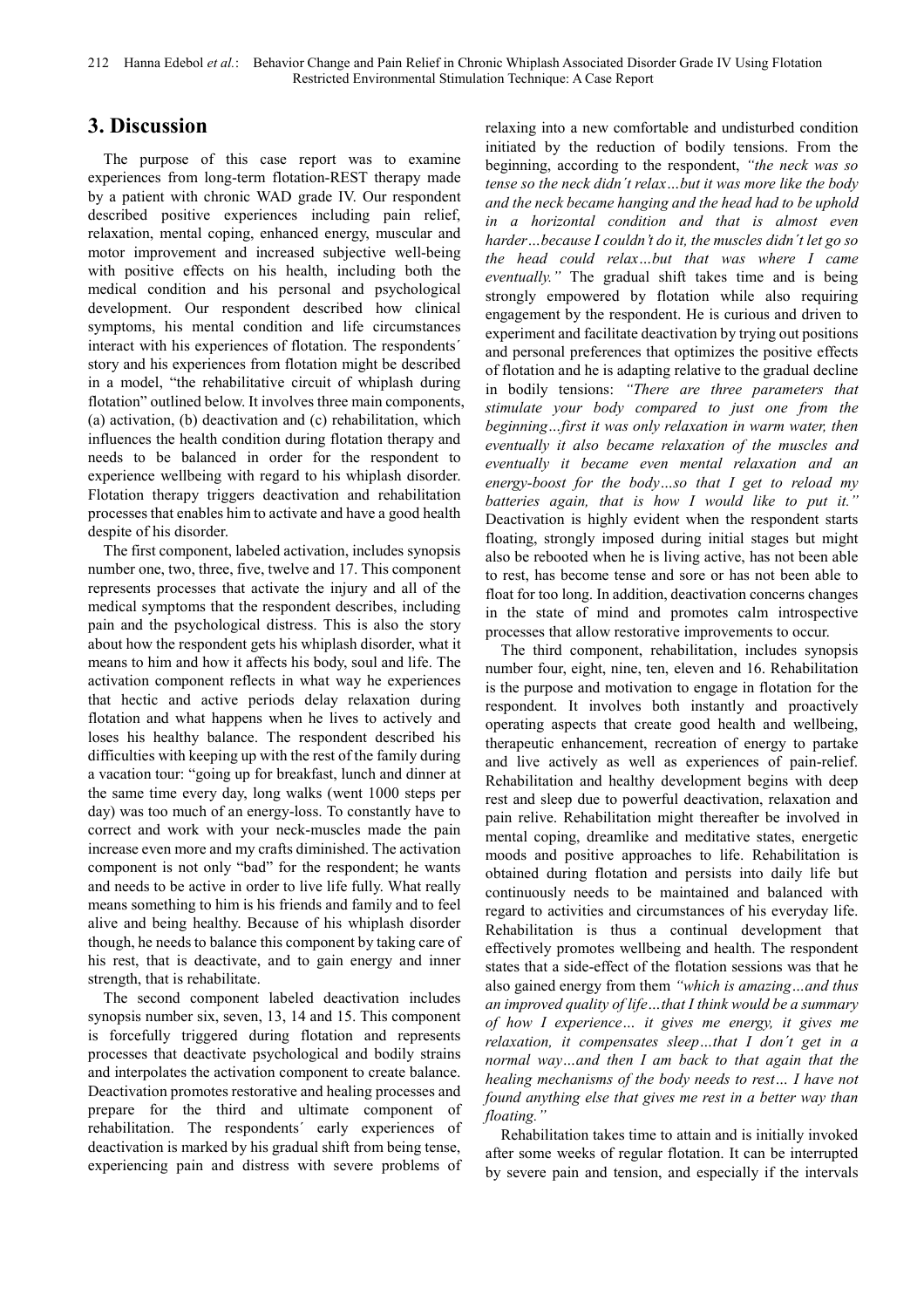between sessions become too long so that acute pain, tension and psychological distress first needs to be deactivated for continual rehabilitation to take place. The respondent and his family experiences periods without floating as severely challenging and the respondent feel deeply concerned since he knows no other method that equally effective enhances deactivation and rehabilitation. Instead he has to rely on more reactive methods like painkillers and other substances. *"Subjectively I can say that it feels like I eat fewer pain-killers when I float…and I can see now when I haven´t floated for a month that the pain-killer consumption has increased again, because that I can easily conclude."* The effects of flotation are both immediately experienced and create long-term health benefits for the respondent but depend on his regular performance. The instant workings are adjusted to his present health condition so that long-term rehabilitation is being facilitated and sustained. *"I don´t know how to put it really, because I can hear it myself that it sounds a little bit strange to say that…now I have pain when I sit here and then I go and lay in the tank and then I don´t have pain, reasonably I have pain when I lay in the tank too but there are many other positively stimulations."* 

The model illustrates how the three components interact during long-term flotation therapy and how the experiences of the flotation sessions described by the respondent could be summarized and described. Activation illustrates both the activation of the injury and its symptoms as well as an active style of living, two aspects that are strongly interrelated to the respondent. During flotation the activity component primarily prompts relaxation and pain-relief to allow for deactivation to occur and develop into deeper rest. This shift becomes apparent in both the short-term and long-term flotation therapy as deactivation primarily involves sleep, deep rest and coping. Ultimately, the rehabilitation component comes into play and brings new energy and wellbeing that deeply changes the respondents' life. Rehabilitation strengthens the respondent's capacities of being successfully active which regularly needs to be balanced through deactivation or otherwise become manifest as increased whiplash symptoms and especially acute pain and insomnia.

The model is developed on basis of experiences communicated by the respondent during the interview and in his regular log. Unexpected findings are that the therapy works so effectively considering the respondents severe form of chronic whiplash. One might hopefully find similarly effective rehabilitation mechanisms with other treatments for whiplash as well, but this is the first time that the respondent experiences a long-term satisfying rehabilitation for his whiplash. Improvements are found for all of his symptoms as well as for pain relief, coping and subjective sense of good health and happiness despite of his whiplash disorder. What amazes him is that despite of years with thorough search and experimentation, he has not been able to find a method that gives him a better rest and the same qualitative sense of wellbeing as flotation. He eagerly communicates his will to find out about the underlying mechanisms that might explain his experiences and the need for scientific evaluation of this particular rehabilitation method for whiplash disorders: *"So that is why I try to communicate with the conviction of a fool, yes what would have happened if I had started floating immediately…and that we don´t know…and in my world there is no other research that has found that out either."* 

The respondent makes a very interesting point when he ascribes significance to the introduction of treatment early after a whiplash injury. A randomized trial [35] and several other studies [36, 37, 38] have reported that chances of rehabilitation are significantly increased after early and active interventions with home exercises supported by physiotherapists rather than standard programs of initial rest, use of soft collar and gradual self-mobilization. However there is yet no compelling evidence on the management of acute whiplash and currently not possible to identify damaged structures in acute stages of the disorder. Moreover, much research [4, 12, 15, 29, 30] has reported that a combination of injury severance, psychological mechanisms such as self-efficacy and the effectiveness of coping influences development and management of chronic WAD. The respondent in the present study is exposed to his disorder in 2002, approximately five years before starting floating and he was originally recommended to rest and medicate his pain until eventually his symptoms took over and forced him to quit working life for good. He tried to be active and live as usual as much as possible and then he actively engaged in training and whiplash management programs but his experiences from this time is that the approaches was to passive and had too much of a self-mobilization attitude and that he was both surprised and frustrated that the public health care was not able to recommend him any treatment based on scientific findings. Today, numerous literature reviews of which only some are mentioned here [11, 12] support the use of early physical activity in acute stages but it is commonly concluded that more research is needed and particularly on the treatment of chronic WAD.

The present study, although being circumscribed by a single case design and qualitative analysis, adds support for additional evaluation of both psychological and medical improvements of chronic whiplash during flotation therapy. The following are just a few examples of outcomes that according to the experiences of the respondent seems particularly meaningful to objectively assess in future studies of chronic WAD: pain relief, sleep quality, subjective wellbeing, balance, coordination and motor skills, energy and happiness, depressive and anxiety symptoms, range of motion, vigilance and concentration, indexes of tension in the head, neck, shoulders and back bone. It is noteworthy that the respondent despite a classification of WAD IV is able to attain really good rehabilitation regarding all features of his disorder. An earlier study dedicated to evaluate the short-time effects of the flotation-REST treatment in cases of chronic WAD [25] with six participants diagnosed as either WAD II or WAD III and one as WAD IV indicated some positive effects. The participants only had on average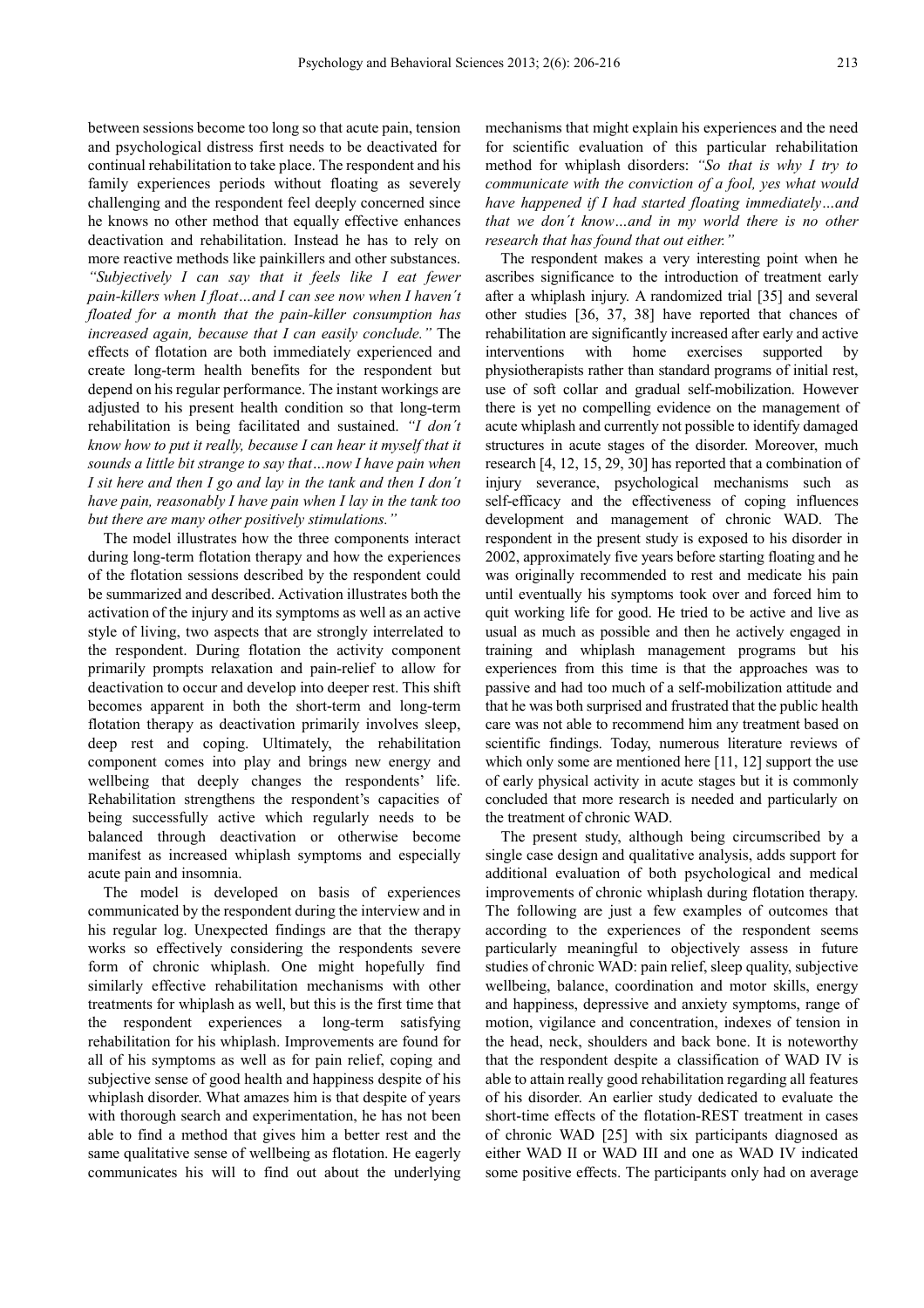8.57 sessions each so no conclusions were made on whether or not flotation-REST may be a meaningful and beneficial alternative when treating chronic WAD. We don´t know what the mechanisms are that affect the respondents subjective health and pain experiences during flotation but from the story of the respondent in the present study it is evident that his pain and stress are effectively being reduced: *"Imagine walking around like that for six years…that is not very fun, it takes off your powers…and then to medicate all the time. If you then are able to lie down in this warm and comfortable water and just let go…somehow the pain disappears. "* 

The stress response system of the bio-psycho-social model for development of chronic WAD and other chronic disorders like fibromyalgia and post-traumatic stress disorder [30] as well as research with for example flotation [21] suggest that stress modulates pain and that patients with WAD have been found to have the same widespread hypersensitivity to sensory stimulation as patients with fibromyalgia [39, 40]. Data also report that chronic WAD is associated with disturbances in anti-nociceptive pain pathways that begin soon after the accident [41]. Future research with flotation will hopefully dig deeper into this promising relaxation and sensory isolation approach for the management for chronic WAD and other forms of chronic pain. Pain is a major public health problem and the need for more differentiated and flexible treatment options are obvious.

# **4. Conclusion**

The present single-subject study investigated flotation-REST as a novel treatment for chronic whiplash grade IV during one and a half years of regular flotation. The qualitative results describe experiences of relaxation, pain relief, sleep and deep rest, mental coping, increased energy, wellbeing and behavioral changes as a result of flotation. A model describes the rehabilitative circuit of chronic whiplash during flotation in line with the potential role of a stress response system for development and management of chronic whiplash. Results are encouraging for future research and even suggest that clinics may use flotation-REST to relieve chronic pain and enhance the quality of life for a comprehensive group of patients with whiplash associated disorders.

# **Competing Interests**

The authors declare that they have no competing interests.

# **Acknowledgements**

The authors would like to thank the participant for sharing his experience and understanding of floating. The study was supported by unrestricted grants from the County Council of Värmland, Sweden.

# **References**

- [1] L. J. Carroll, L. W. Holm, S. Hogg-Johnson, P. Côté, J. D. Cassidy, S. Haldeman, M. Nordin, E. L. Hurwitz, E. J. Carragee, G. van der Velde, P. M. Peloso, and J. Guzman, "Course and prognostic factors for neck pain in Whiplash-Associated Disorders (WAD). Results of the bone and joint decade 2000–2010 task force on neck pain and its associated disorders," Eur. Spine. J., 2008, vol. 17, pp. 83-92.
- [2] J. M. Elliott, J. T. Noteboom, T. W. Flynn, and M Sterling, "Characterization of acute and chronic whiplash associated disorders," J. Orthop. Sports. Phys. Ther., 2009, vol. 39, pp. 312-323.
- [3] L. Bunketorp, L. Nordholm, and J. Carlsson, "A descriptive analysis of disorders in patients 17 years following motor vehicle accidents," Eur. Spine J., 2002, vol. 11, pp. 227-234.
- [4] M. Sterling, G. Jull, and J. Kenardy, "Physical and psychological factors maintain long-term predictive capacity post-whiplash injury," Pain 2006, vol.122, pp. 102-108.
- [5] L. Blincoe, A. Seay, and E. Zaloshnja, "The economic impact of motor vehicle crashes, 2000. Washington, DC", National Highway Traffic Safety Administration, 2002.
- [6] C. C. Joslin, S. N. Khan, and G. C. Bannister, "Long-term disability after neck injury: a comparative study," J. Bone Joint Surg. Br., 2004, vol. 86, pp. 1032-1034.
- [7] W. O. Spitzer, M. L. Skovron, L. R. Salmi, J. D. Cassidy, J. Duranceau, and E. Zeiss E, "Scientific monograph of the Quebec Task Force on whiplash-associated disorders: redefining "whiplash" and its management," Spine 1995, vol.15, pp. 1-73.
- [8] M. Allen, S. Barron, M. Broudo, S. Lubin, and H. Anton, "British Columbia whiplash initiative - a comprehensive syllabus," Vancouver, B. C., Physical Medicine Research Foundation; 1997.
- [9] M. Simpson, R. Buckman, M. Stewart, P. Maguire, M. Lipkin, D. Novack, and J. Till, "Doctor-patient communication: the Toronto consensus statement," B. M. J., 1991, vol. 303, pp. 1385-1387.
- [10] A. K. Burton, and G. Waddell, "Educational and informational approaches. In New avenues for the prevention of chronic musculoskeletal pain and disability," Edited by S. J. Linton, Oxford: Elsevier; 2002, pp. 53-76.
- [11] T. McClune, A. K. Burton, and G. Waddell, "Whiplash associated disorders: a review of the literature to guide patient information and advice," Emerg. Med. J., 2002, vol.19, pp. 499-506.
- [12] A. Seferiadis, M. Rosenfeld, and R. Gunnarsson, "A review of treatment interventions in whiplash-associated disorders," Eur. Spine. J., 2004, vol. 13, pp. 387-397.
- [13] M. Rosenfeld, A. Seferiadis, J. Carlsson, and R. Gunnarsson, "Active intervention in patients with whiplash-associated disorders improves long-term prognosis - a randomized controlled clinical trial," Spine, 2003, vol. 28, pp. 2491-2498.
- [14] G. G. M. Scholten-Peeters, A. P. Verhagen, G. Bekkering , D. A. W. M. van der Windt, L. Barnsley, R. A. B. Oostendorp, and E. J. M. Hendriks, "Prognostic factors of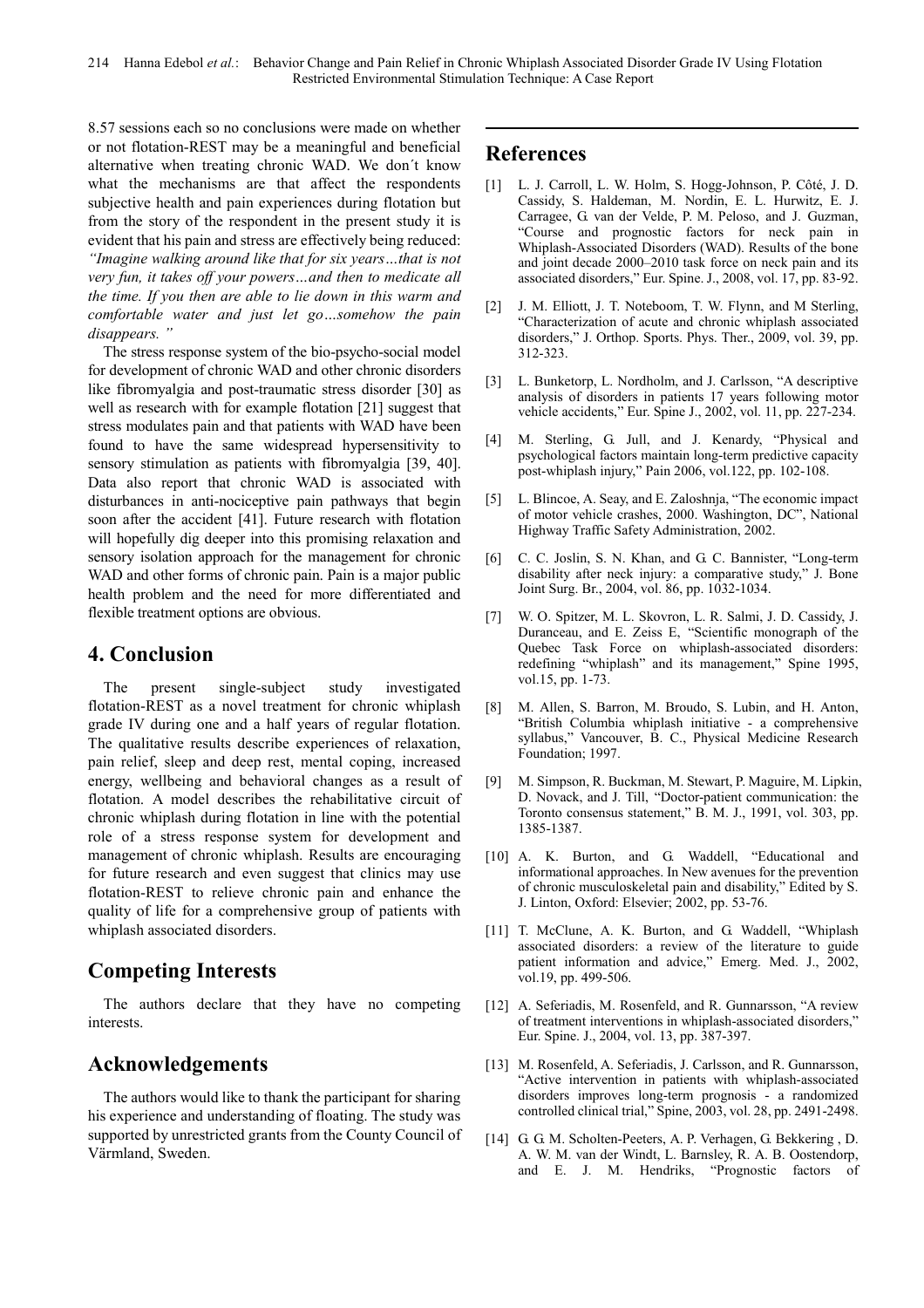whiplash-associated disorders: a systematic review of prospective cohort studies," Pain, 2003, vol. 104, pp. 303-322.

- [15] L. Bunketorp-Kall, "Psychological determinants of quality of life in patients with whiplash associated disorders- a prospective study," Disability Rehab., 2009, vol. 31, pp.  $227 - 236$ .
- [16] J. Nijs, J. van Oosterwijck, and W. de Hertogh, "Rehabilitation of chronic whiplash: treatment of cervical dysfunctions or chronic pain syndrome?," Clin. Rheumatol., 2009, vol. 28, pp. 243-251.
- [17] D. van Dierendonck and J. te Nijenhuis, "Flotation restricted" environmental stimulation therapy (REST) as a stress-management tool: A meta-analysis," Psychol. Health, 2005, vol. 20, pp. 405-412.
- [18] S. Å. Bood, A. Kjellgren, and T. Norlander, "Treating stress related pain with flotation-REST: Are there differences between women and men?," Pain Res. Manag., 2009, vol. 14, pp. 293-298.
- [19] S. Å. Bood, U. Sundequist, A. Kjellgren, T. Norlander, L. Nordström, K. Nordenström, and G. Nordström, "Eliciting the relaxation response with the help of flotation–REST (Restricted Environmental Stimulation Technique) in patients with stress-related ailments," Int. J. Stress. Manag., 2006, vol. 13, pp. 154-175.
- [20] T. Norlander, H. Bergman, and T. Archer, "Primary process" in competitive archery performance: Effects of flotation REST," J. Appl. Sport. Psychol., 1999, vol. 11, pp. 194-209.
- [21] A. Kjellgren, U. Sundequist, T. Norlander, and T. Archer, "Effects of flotation-REST on muscle tension pain," Pain Res. Manag., 2001, vol. 6, pp. 181-189.
- [22] S. Å. Bood, U. Sundequist, A. Kjellgren, G. Nordström, and T. Norlander, "Effects of flotation-REST (Restricted Environmental Stimulation Technique) on stress related muscle pain: What makes the difference in therapy, attention-placebo, or the relaxation response?," Pain Res. Manag., 2005, vol. 10, pp. 201-209.
- [23] S. Å. Bood, U. Sundequist, A. Kjellgren, G. Nordström, and T. Norlander, "Effects of flotation-REST (Restricted Environmental Stimulation Technique) on stress related muscle pain: Are 33 flotation sessions more effective as compared to 12 sessions?," Soc. Behav. Person., 2007, vol. 35, pp. 143-156.
- [24] H. Edebol, A. Kjellgren, S. Å. Bood, and T. Norlander, "Enhanced independence and quality of life through treatment with flotation-Restricted Environmental Stimulation Technique of a patient with both Attention Deficit Hyperactivity Disorder and Aspergers Syndrome: a case report," Cases J., 2009, vol. 2, pp. 69-79.
- [25] H. Edebol, S. Å. Bood, and T. Norlander, "Chronic whiplash-associated disorders and their treatment using flotation-REST (Restricted Environmental Stimulation Technique)," Qual. Health Res., 2008, vol. 18, pp. 480-488.
- [26] T. Norlander, H. Bergman, and T. Archer, "Effects of flotation REST on creative problem solving and originality," J. Environ. Psychol., 1998, vol. 18, pp. 399-408.
- [27] T. Norlander, A. Kjellgren, and T. Archer, "The experience of flotation-REST as a function of setting and previous

experience of altered states of consciousness," Imagin. Cogn. Person., 2001, vol. 20, pp. 161-178.

- [28] T. Norlander, A. Kjellgren, and T. Archer, "Effects of flotation versus chamber- restricted environmental stimulation technique (REST) on creativity and realism under stress and non-stress conditions," Imagin. Cogn. Person., 2003, vol. 22, pp. 341-357.
- [29] S.A McLean, D. J. Clauw, J. L. Abelson, and I. Liberzon, "The development of persistent pain and psychological morbidity after motor vehicle collision: integrating the potential role of stress response systems into a biopsychosocial model," Psychosom. Med., 2005, vol. 67, pp. 783-790.
- [30] B-M. Stalnacke, "Relationship between symptoms and psychological factors five years after whiplash injury," J. Rehabil. Med., 2009, vol. 41, pp. 353-9.
- [31] World Medical Association Declaration of Helsinki, 2008: Available at a strategies at a strategies at a strategies at a strategies at a strategies at a strategies at a [http://www.wma.net/en/30publications/10policies/b3/17c.p df, Accessed August 26, 2013]
- [32] G. Karlsson, "Psychological qualitative research from a phenomenological perspective," Göteborg, Sweden: Almqvist & Wiksell International; 2005.
- [33] M. Niklasson, I. Niklasson, and T. Norlander, "Sensorimotor therapy: Physical and psychological regressions contribute to an improved kinesthetic and vestibular capacity in children and adolescents with motor difficulties and concentration problems," Soc. Behav. Person., 2010, vol. 38, pp. 327-346.
- [34] T. Nordén, A. Eriksson, A. Kjellgren, and T. Norlander, "Involving clients and their relatives and friends in the psychiatric care: Case managers´ experiences of training in resource group assertive community treatment," PsyCH J., 2012, vol. 1, pp. 15-27.
- [35] M. Rosenfeld, R. Gunnarsson, and P, Borenstein, "Early intervention in whiplash-associated disorders: a comparison of two treatment protocols," Spine, 2000, vol. 25, pp. 1782-1787.
- [36] A. D. Bonk, R. Ferrari, G. D. Giebel, M. Edelmann, and R. Huser, "Prospective, randomized, controlled study of activity versus collar, and the natural history of whiplash injury, in Germany," J. Muscul. Pain, 2000, vol. 8, pp. 123-132.
- [37] G. E. Borchgrevink, A. Kaasa, D. McDonagh, T. Stiles, O. Haraldseth, and I. Lere I, "Acute treatment of whiplash neck strain injuries: a randomized trial of treatment during the first 14 days after a car accident", Spine, 1998, vol. 23, pp. 25-31.
- [38] A. Soderlund, C. Olerud, and P. Lindberg, "Acute whiplash-associated disorders (WAD): the effects of early mobilization and prognostic factors in long-term symptomatology," Clin. Rehab., 2000, vol. 14, pp. 457-467.
- [39] B. Banic, S. Petersen-Felix, O. K. Andersen, B. P. Radanov; P. M. Villiger, L. Arendt-Nielsen, and M. Curatolo, "Evidence for spinal cord hypersensitivity in chronic pain after whiplash injury and in fibromyalgia," Pain, 2004, vol. 107, pp: 7-15.
- [40] K. Åsenlöf, S. Olsson, S. Å. Bood, and T. Norlander, "Case studies on fibromyalgia and burn-out depression using psychotherapy in combination with flotation-REST: Personality development and increased well-being," Imagin. Cogn. Person., 2007, vol. 26, pp. 259-271.